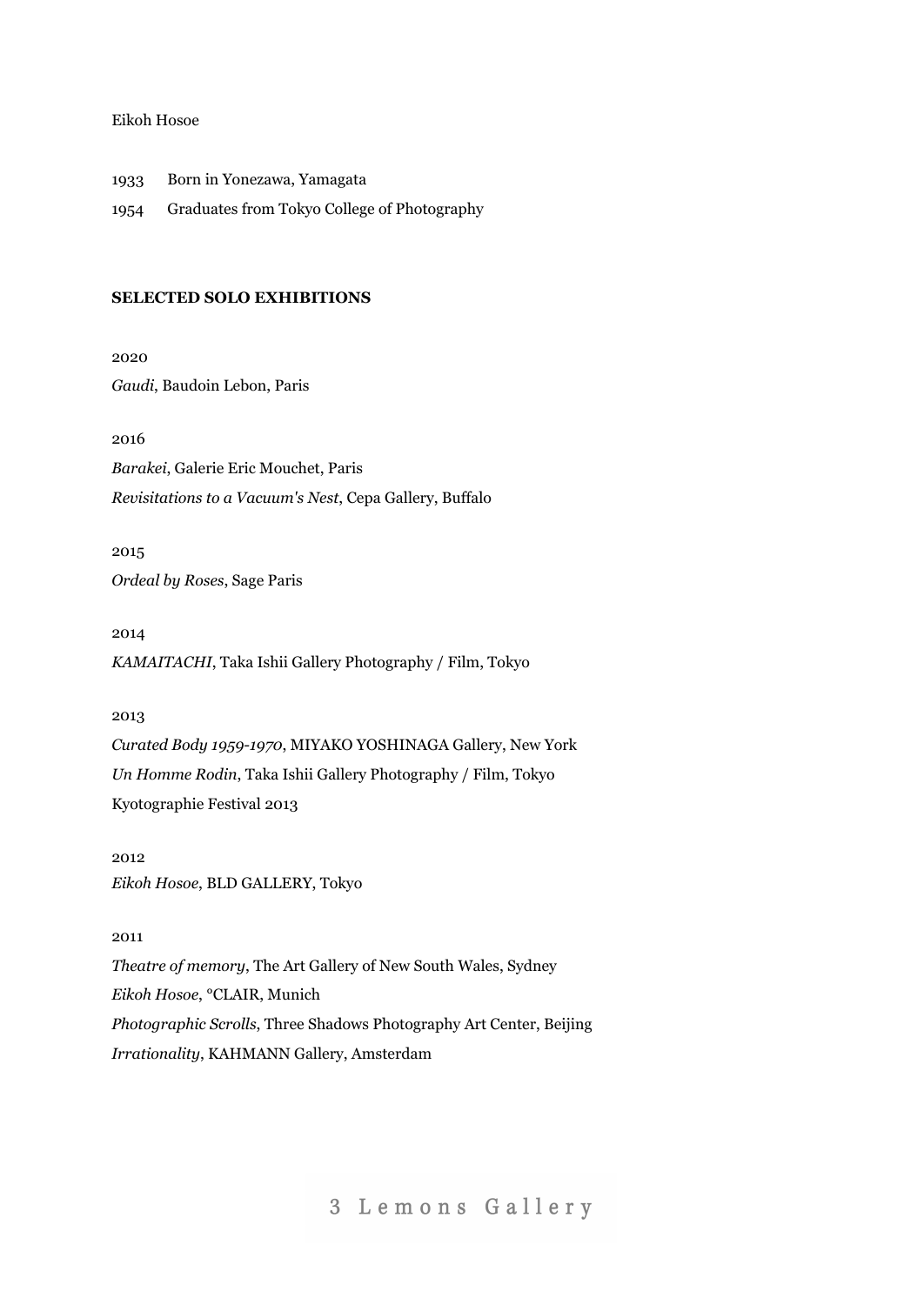#### 2010

*Eikoh Hosoe - Mois de la Photo 2010*, Galerie LWS Lucie Weill & Seligmann, Paris *Estasi e Memorie*, Fondazione Sozzani, Milan *Theater der Erinnerung*, Japanisches Kulturinstitut, Köln

#### 2009

*Hana Dorobou*, Gallery Tosei, Tokyo

## 2008

*Embrace / Ordeal by Roses*, Gallery White Room Tokyo *Hosoe Eikoh and Butoh*: *Photographing Strange Notions*, Los Angeles County Museum of Art *Miss Peten*, Morioka Shoten, Tokyo

#### 2007

*Eikoh Hosoe Masterpieces: From Daguerreotype to Digital Pigment Prints*, PGI - Photo Gallery International, Tokyo

#### 2006

*Eikoh Hosoe*, Tokyo Photographic Art Museum *Eikoh Hosoe*, 401 Projects, New York

#### 2004

*Kamaitachi*, Biennale Internazionale di Fotografia di Brescia *Ukiyo-e Projections: Eikoh Hosoe's Photographic Theater*, acte2galerie, Paris; Howard Greenberg Gallery, New York

#### 2003

*Photographs 1950-2000+*, Kiyosato Museum of Photographic Arts *Eikoh Hosoe*, Kowasa Gallery, Barcelona

#### 2002

*Ba-ra-Kei - Kamaitachi - Embrace*, Fondazione Sozzani, Milan

#### 2000

*Eikoh Hosoe Luna Rossa*, Yotsuya *Eikoh Hosoe: Photographs 1950-2000*, Yamagata Art Museum, Ashikaga Museum of Art, The Shoto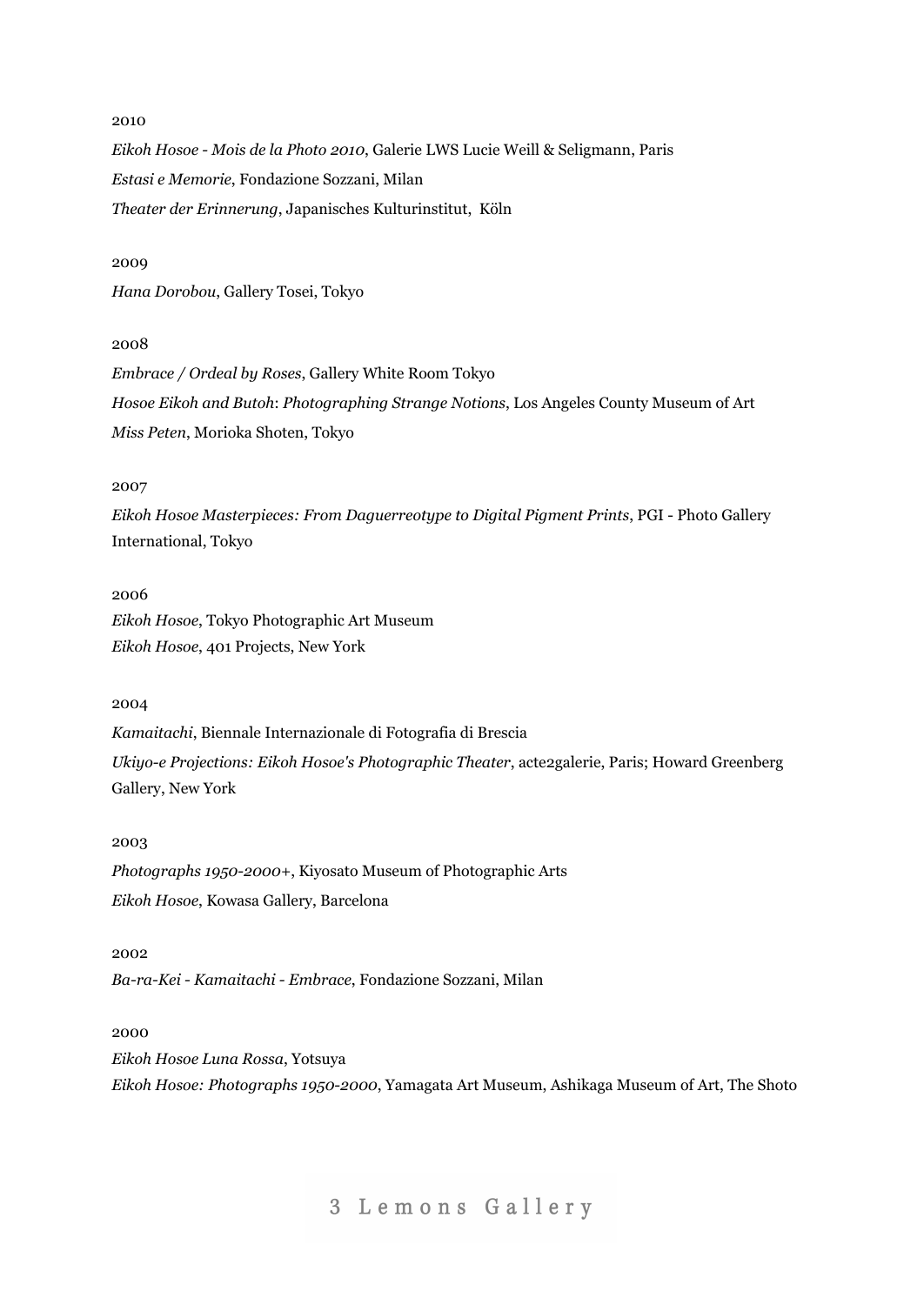Museum of Art, Akita Senshu Museum of Art, Kiyosato Museum of Photographic Arts

1996

*Eikoh Hosoe*, Kushiro This Is

### 1993

*Before Awakening: Toward the End of the Century*, ICAC Weston Gallery, Tokyo *Eikoh Hosoe: Gaudi*, Yokohama Tower Gallery

### 1990

*Eikoh Hosoe: Photographs 1951-1988* (travels as *Eikoh Hosoe: Meta*), Houston Foto Fest, Texas; Center for Creative Photography, Tucson; University of Massachusetts, Amherst; Midtown Gallery, International Center of Photography, New York; the Georgia Museum of Art, Athens; the Japanese American Community and Cultural Center, Los Angeles; the Museum of Photographic Arts, San Diego; Kulturhuset, Stockholm; Breda Fotografia '93, Netherlands; Washington State University Museum, Washington; Month of Photography, Bratislava; Museet for Fotokunst, Odense; Centro de la Imagen, Mexico; Fine Art Gallery Maryland University, Maryland; Zoellner Arts Center Lehigh University, Pennsylvania

*Eikoh Hosoe: Gaudi*, Centre d'Etudes Catalanes, Paris

*Eikoh Hosoe*, Andrew Smith Gallery, Santa Fe

### 1988

*Photography: The World of Eikoh Hosoe*, Ikeda Museum of 20th Century Art, Shizuoka; Niigata Municipal Art Museum; Shibuya Tokyu Department Store, Tokyo; National Museum of Modern Art, Osaka

## 1986

*Homage To Gaudi*, Printemps Ginza, Tokyo; Hankyu Navio Art Museum, Osaka; Tokyu Department Store, Nagano.

*Tatsumi Hijikata Kamitaichi Photographic Theatre by Eikoh Hosoe*, Asbestos Hall, Tokyo

## 1985

*The Cosmos of Gaudi Color Works,* Gallery Shunju, Tokyo. *Ordeal by Roses*, Burden Gallery, New York. Madison Art Center, Wisconsin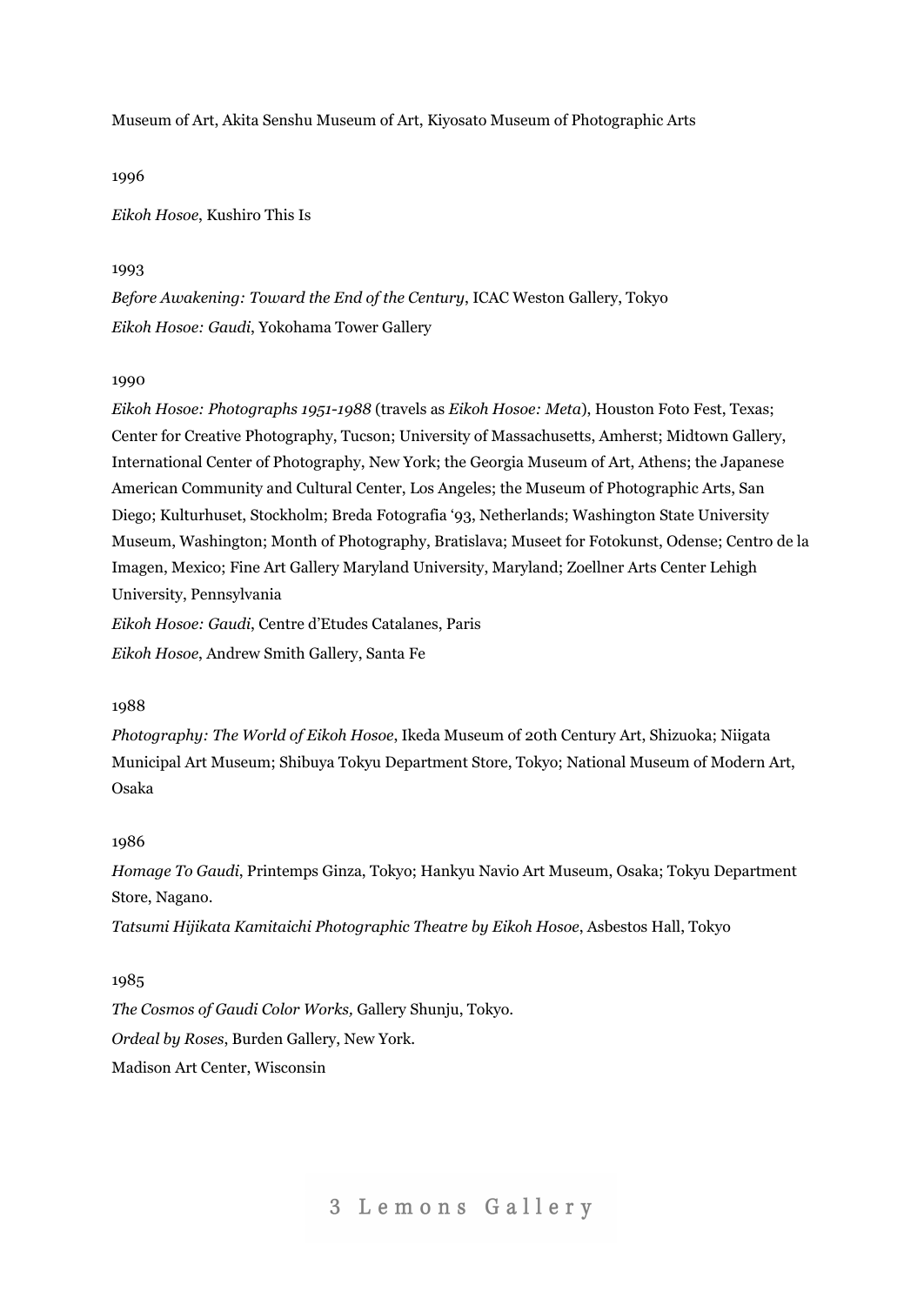#### Vision Gallery, San Francisco

#### 1984

*Eikoh Hosoe,* Forum Fotogalena, Tarragona *The Cosmos of Gaudi*, Printemps Ginza, Tokyo. *Zen and Transcendence*, Padiglione d'Arte Contemporanea, Milan.

## 1983

Human Body, Galerie Accent, Paris

*Eikoh Hosoe: Tué par les roses*, Galerie Nationale du Canada, Ottawa; Gallery Stratford, Ontario; Mendel Art Gallery of Saskatoon, Saskatchewan; Peter Whyte Gallery of Banff, Alberta *Photographies: Eikoh Hosoe*, Galerie Municipale du Chateau d'Eau, Toulouse *Recent Works*, Light Gallery, New York.

#### 1982

*The Human Figure 1960–1980*, International Museum of Photography at George Eastman House, Rochester, New York

*Eikoh Hosoe: Photographs 1960-1980*, Museum of Modern Art, Paris; Rochester Institute of Technology, Rochester, New York; Visual Studies Workshop, Rochester, New York; Susan Spiritus Gallery, Newport Beach

*Eikoh Hosoe: Kamaitachi and Selected Photographic Books,* Visual Studies Workshop, New York *35 Pioneers of Post-war Economic Growth in Japan*, Fuji Photo Salon, Tokyo and Osaka *Mini-Graphs/Kamaitachi/Barakei*, Zeit Foto Salon, Tokyo

Eikoh Hosoe, Nagasakiya Kiryu

### 1981

*Eikoh Hosoe: Retrospective with the Recent Works,* Paule Pia Gallery, Antwerp; FNAC Forum, Lille and Toulouse

## 1980

*Ordeal By Roses and Kamaitachi*, FNAC Forum, Paris; Paule Pia Gallery, Antwerp; Nikon Gallery, Zurich; Photo Art, Basel

## 1979

*Eikoh Hosoe: Retrospective*, Photographers' Gallery, Melbourne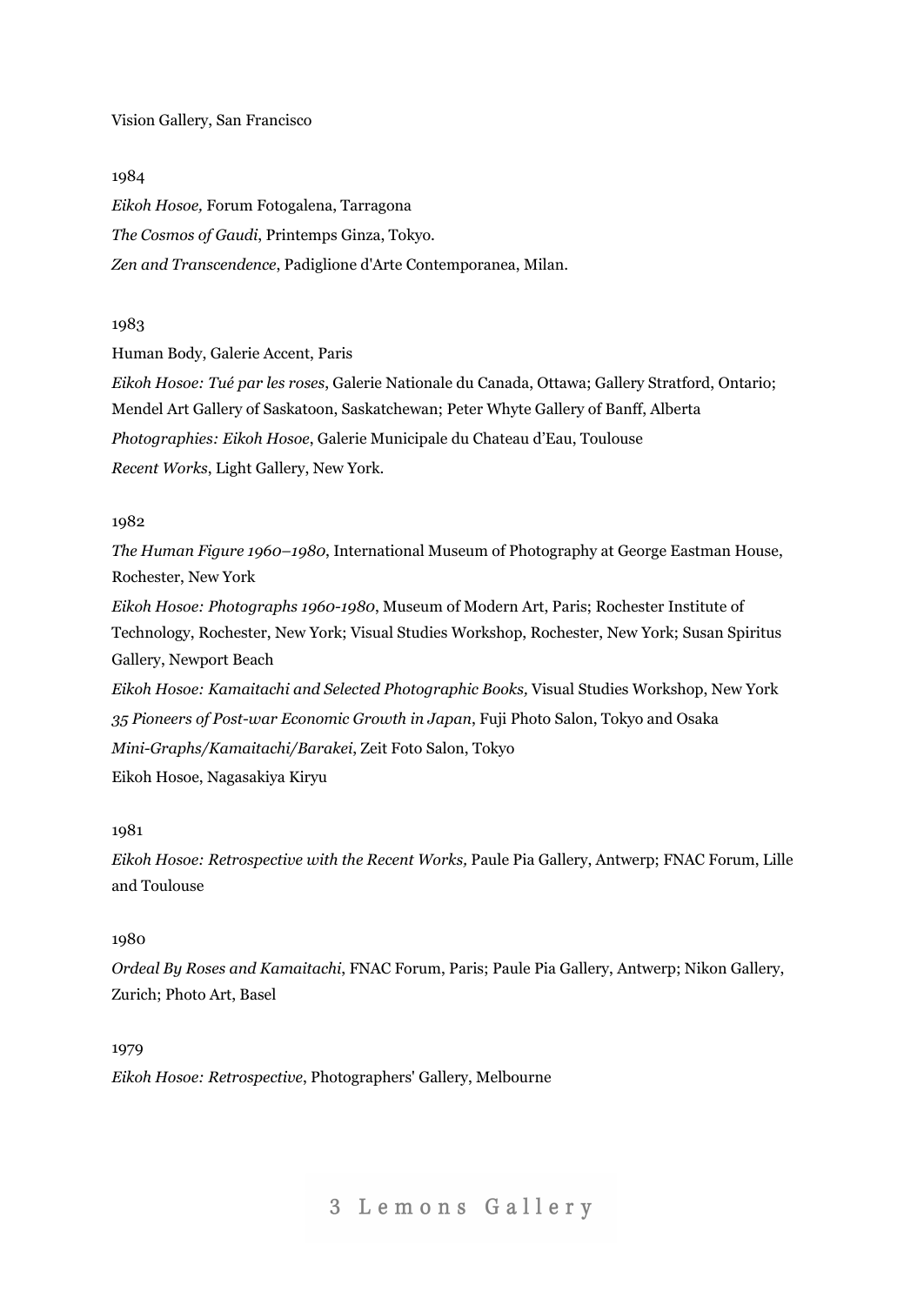*Eikoh Hosoe: Kamaitachi*, Silver Image Gallery, Ohio State University, Columbus; Studiengalerie des Salzburg College; Portfolio Gallery, Lausanne EIKOH HOSOE: Fotografie, Meierhof von SchloβLeopoldskron, Salzburg College Gallery

1978

*Eikoh Hosoe,* Susan Spiritus Gallery, Newport Beach

1977 *Gaudi*, Nikon Salon, Tokyo and Osaka

1976 *Friends of Photography*, Carmel, California

1975

*Simmon: A Private Landscape,* Light Gallery, New York; Spectrum Gallery, Barcelona

1974

*Eikoh Hosoe,* International Culture Center, Antwerp; Fotogalerie Fiolet, Amsterdam

1973 *Eikoh Hosoe*, Light Gallery, New York

1972

*Visual Studies Workshop*, Rochester, New York

1971

*Eikoh Hosoe,* Gallery Shunju, Tokyo

1970

*Eikoh Hosoe,* Focus Gallery, San Francisco; Phoenix College Library Gallery

1969

*Man and Woman*, Smithsonian Institution, Washington, D.C.

1968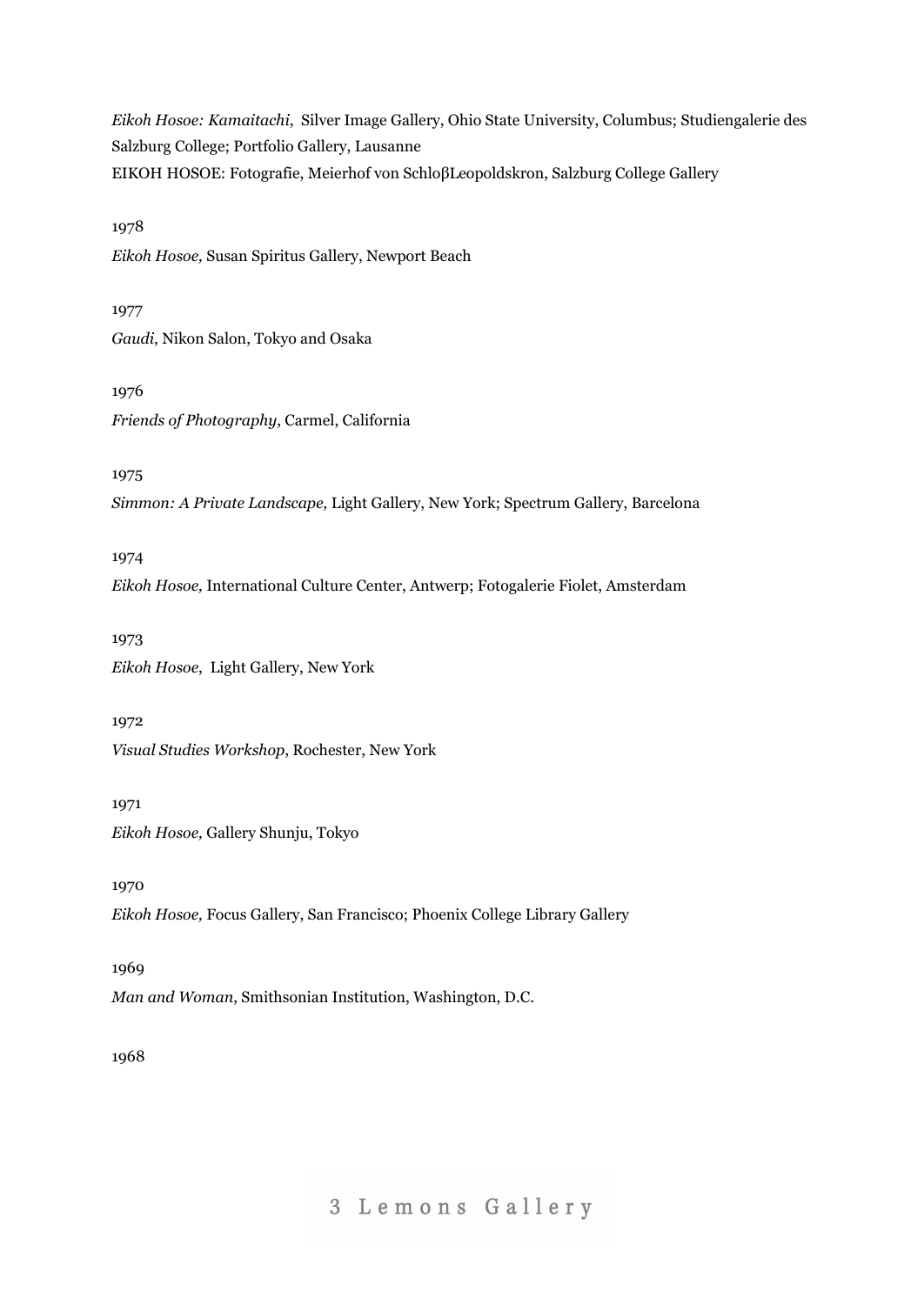*An Extravagantly Tragic Comedy*, Nikon Salon, Tokyo and Osaka

#### 1960

*Man and Woman*, Konishiroku Gallery, Tokyo *Eikoh Hosoe Photographs Devoted to Tatsumi Hijikata*, Gekko Gallery, Tokyo

#### 1956

*An American Girl in Tokyo*, Konishiroku Gallery, Tokyo

#### **SELECTED GROUP EXHIBITIONS**

2020

*Noir & Blanc: une esthétique de la photographie – Collection de la BnF*, Galeries Nationales du Grand Palais, Paris

*La mirada de las cosas: Fotografía japonesa en torno a Provoke*, Círculo de Bellas Artes, Madrid *Golden Age: Five Masters of Japanese Photography*, Three Shadows Photography Art Center, Beijing *Déclics Analogiques*, Galerie Catherine Issert, Saint-Paul

2019

*The Gaze of Things: Japanese Photography in the Context of Provoke*, Bombas Gens Centre d'Art, Valencia

*Nude now: Private collection of Lindy and Roy Kahmann and the Kahmann Gallery collectio*n, Museum Hilversum

*Japanese Photography 1930s* ‐ *1970*s, Mai 36 Galerie, Zurich

## 2018

*Japan Modern: Photography from the Gloria Katz and Willard Huyck Collectio*n, Arthur M. Sackler Gallery, Washington *Provoke the Age, the Acts: 50 Years' Quest for a Language to Come*, L0 & L1 Galleries, JCCAC, Hong Kong *Women -through the lens*-, PGI - Photo Gallery International, Tokyo *Group Exhibition*, Akio Nagasawa, Tokyo *Resident Alien: The Marin Karmitz Collection*, La Maison Rouge, Paris *#24 — #24 - VIVO*, IBASHO Gallery, Antwerp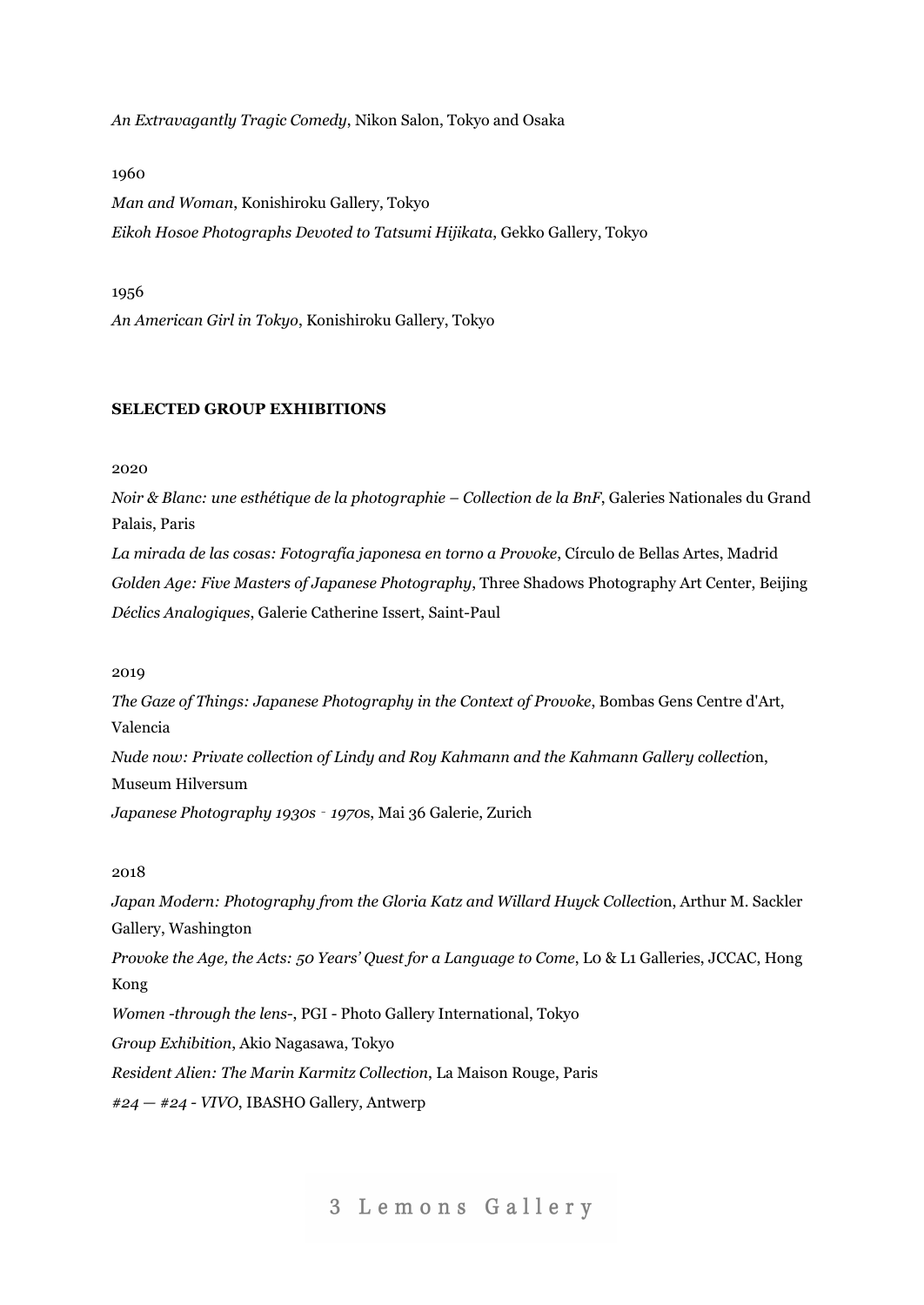#### 2017

*Mémoire et lumière: Photographie japonaise, 1950-2000*, Maison Européenne de la Photographie, Paris

*Photographs, Paintings, Sculptures 1900-2016*, Grob Gallery, Geneva

*Provoke – Between Protest and Performance: Photography in Japan 1960/1975*,The Art Institute of Chicago

### 2016

*Japanese Photography from Postwar to Now*, San Francisco Museum of Modern Art *Performance/Documents*, Taka Ishii Gallery Photography / Film, Tokyo *Provoke: Between Protest and Performance: Photography in Japan, 1960–1975*, Albertina, Wien; Fotomuseum Winterthur; LE BAL, Paris *Le bal* - *Part 2* - *scherzo: Hommage à Etsuro ISHIHARA*, Zeit Foto kunitachi, Tokyo *The Kiss*, The Lumiere Brothers Center for Photography, Moscow *Scripts of The Bodies*, Three Shadows Xiamen Photography Art Centre

#### 2015

*Photographs from the Don Sanders' Collection*, Espace Tajan - Galerie A Rebours, Paris *Another Language: 8 Japanese Photographers'*, Les Rencontres d'Arles, France *SUMMER EXHIBITION 2015*, IBASHO Gallery, Antwerp

#### 2014

*The Old Man & The Sea*, KAHMANN Gallery, Amsterdam *Single Photo: a collection of single photographs from some of the leading photographers in the history of Japanese photography*, Photo History Museum FujiFilm Square, Tokyo

#### 2013

*Tokyo 1970 by Japanese Photographers 9*, Armani / Ginza Tower, Tokyo *Photogravure: Master Prints from the Collection*, Philadelphia Museum of Art *Tokyo 1955–1970: A New Avant-Garde*, The Museum of Modern Art, Tokyo

2012 *FLAVOURS*, KAHMANN Gallery, Amsterdam 8th Angkor Photo Festival 2012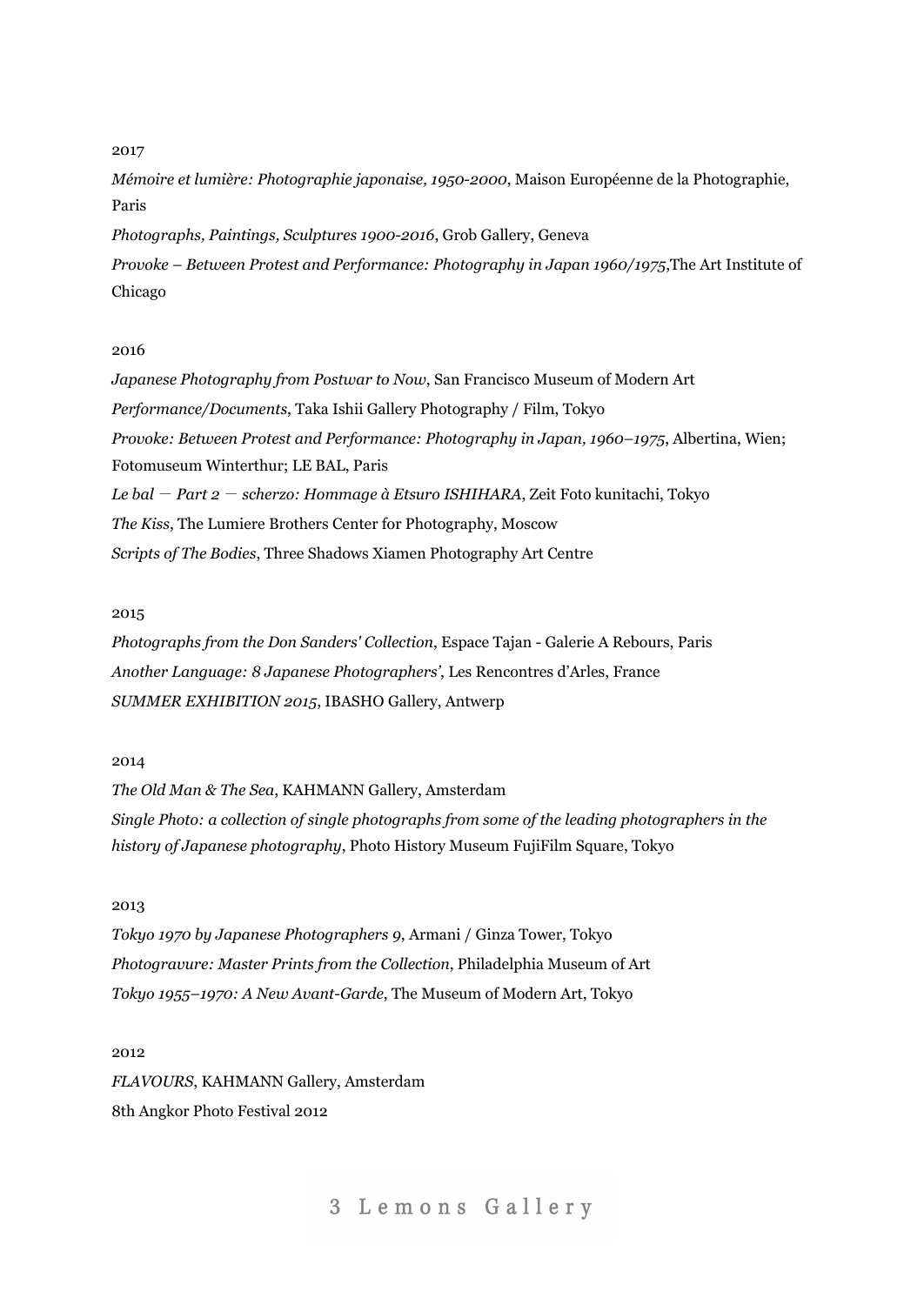*Metamorphosis of Japan after the War: Photography 1945 – 1964*, Museum für Fotografie, Berlin; Japanisches Kulturinstitut, Köln

2011

*Ganbare Japan*, Scott Nichols Gallery, San Francisco *Longing for Identity: Postwar Japanese Photographers*, Yoshii Gallery, New York

## 2010

*Interconnected: Works from the Three Shadows Collection*, Three Shadows Photography Art Center, Beijing *Human Images of 20th Century: All Photographs are Portraits*, The Tokyo Photographic Art Museum *15 Minutes of Fame: Portraits from Ansel Adams to Andy Warhol*, Orange County Museum of Art, Santa Ana *This Is Not The Chelsea Flower Show*, Diemar/Noble Photography, London *Exposed: Erotische Fotografie des 20*, Jahrhunderts, in focus Galerie, Köln

#### 2009

*The Provoke Era: Postwar Japanese Photography*, San Francisco Museum of Modern Art *The Private Collection of Fern M. Schad*, Rick Wester Fine Art, New York *Counter-Photography, Japan's Artists Today*, Photographic Center Northwest, Seattle *Nippon Kobo: Sguardi sul Giappone*,Fondazione FORMA per la Fotografia, Milan

#### 2008

*Photo20esimo: maestri della fotografia del XX secolo*, Museo d'Arte, Lugano *Photographers of Japanese Descent*, Howard Greenberg Gallery, New York *Post-War Perspectives: Photography at Mid-Century*, Laurence Miller Gallery, New York

#### 2007

*Convection Works from the Permanent Collection of Three Shadows Photography Art Centre*, Beijing *Die Ästhetik der Lüste V*, Deutsches Fotomuseum, Markkleeberg *20/20 Vision*, Center for Photographic Art, Carmel *EYES OF AN ISLAND: Japanese photography 1945 - 2007*, Michael Hoppen Gallery, London *L'Eternel Féminin: Muestra Colectiva de Fotografia*, Kowasa Gallery, Barcelona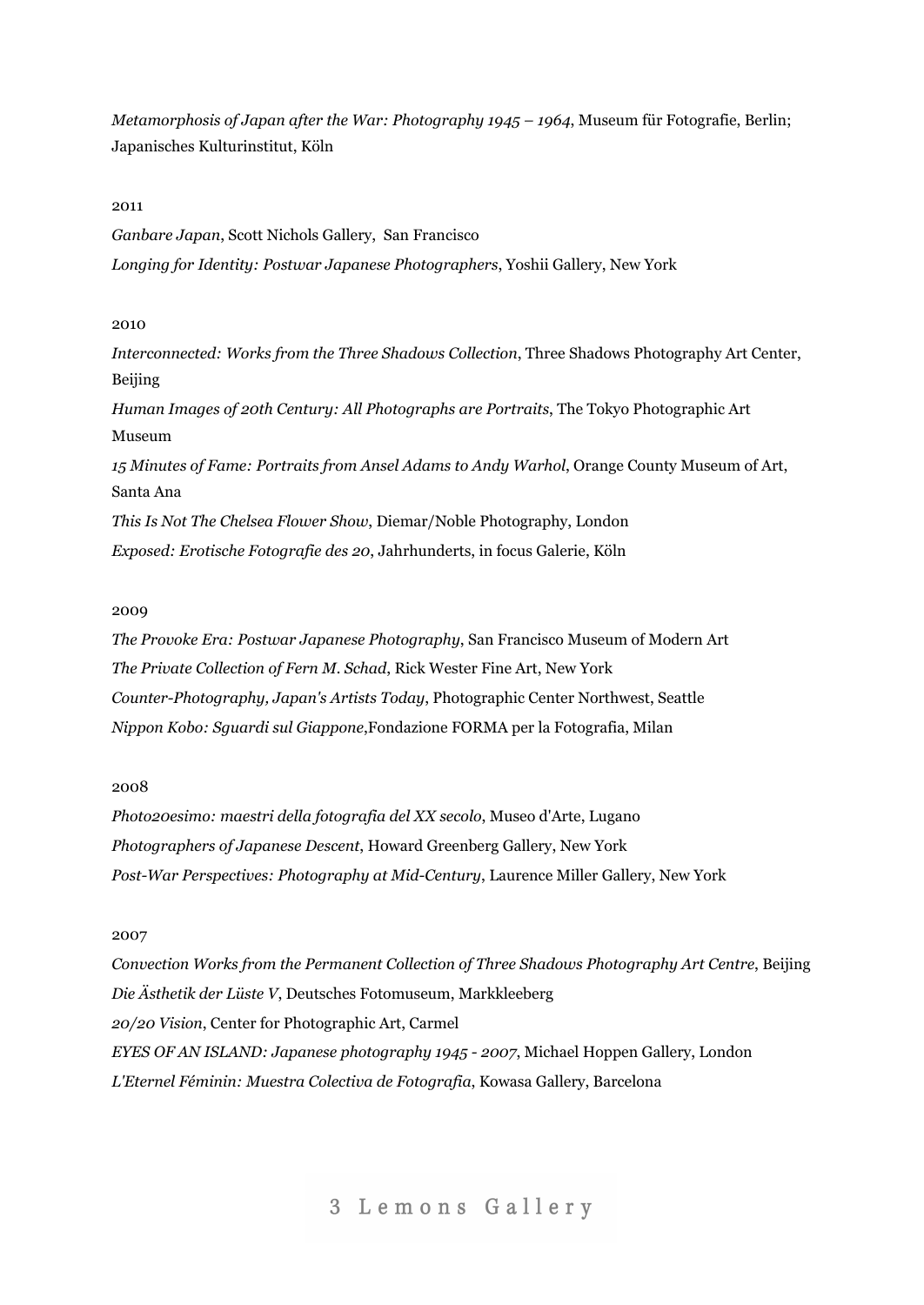## 2006

*The Heartbeat of Fashion: Werke aus der Sammlung F.C. Gundlach*, Haus der Photographie / Deichtorhallen, Hamburg Angkor Photography Festival, Carnets d'Asie, Siem Reap *The Body Exposed in Fine Art Photography*, ArteF Fine Art Photography Gallery, Zurich *Photo Libris: An Exhibition of Important Books and Photographs,* Howard Greenberg Gallery, New York *Senza di loro, nemmeno io: La collezione fotografica di Pierre Borhan*, Fondazione Palazzo Magnani, Reggio Emilia *Japanese Photography 1960-1970*, Wirtz Art, Oakland *My collection*, Museo di Fotografia Contemporanea Ken Damy, Brescia

## 2005

*Time: Collotype Print*, Fotosphere Gallery, New York

*Obiettivo Napoli*, Palazzo Reale, Naple

*Counter Photography: lens-based works by 11 Japanese contemporary artists*, Aberystwyth Arts Centre

### 2004

*Iconos: La mejor fotografía y cine de la George Eastman House*, Fundación Barrié, Coruña *Photography Speaks*, Chrysler Museum of Art, Norfolk *Eijanaika!Yes future! Post-twentieth Century Japan*, Collection Lambert, Avignon *La collection photographique de la Fnac: une sélection proposée par Martin Parr*, Palais de l'Archevêché, Arles *In the Center of Things: A Tribute to Harold Jones*, CCP Center for Creative Photography, Tucson *30 years old*, Museo di Fotografia Contemporanea Ken Damy, Brescia

#### 2003

*Le corps mis en scène*, Musée Réattu, Arles *Invito alla Fotografia*, Fondazione Sozzani, Milan *Faces*, sepiaEYE, New York *Japanese Photography 1960's – 1970's*, S K Josefsberg Studio, Portland *Phantom der Lust: Visionen des Masochismus in der Kunst*, Neue Galerie Graz *Scènes d'esprit - Photographie japonaise contemporaine Acte II*, Maison de la culture du Japon, Paris *Japon 1945-1975 , Un renouveau photographique*, Jeu de Paume, Paris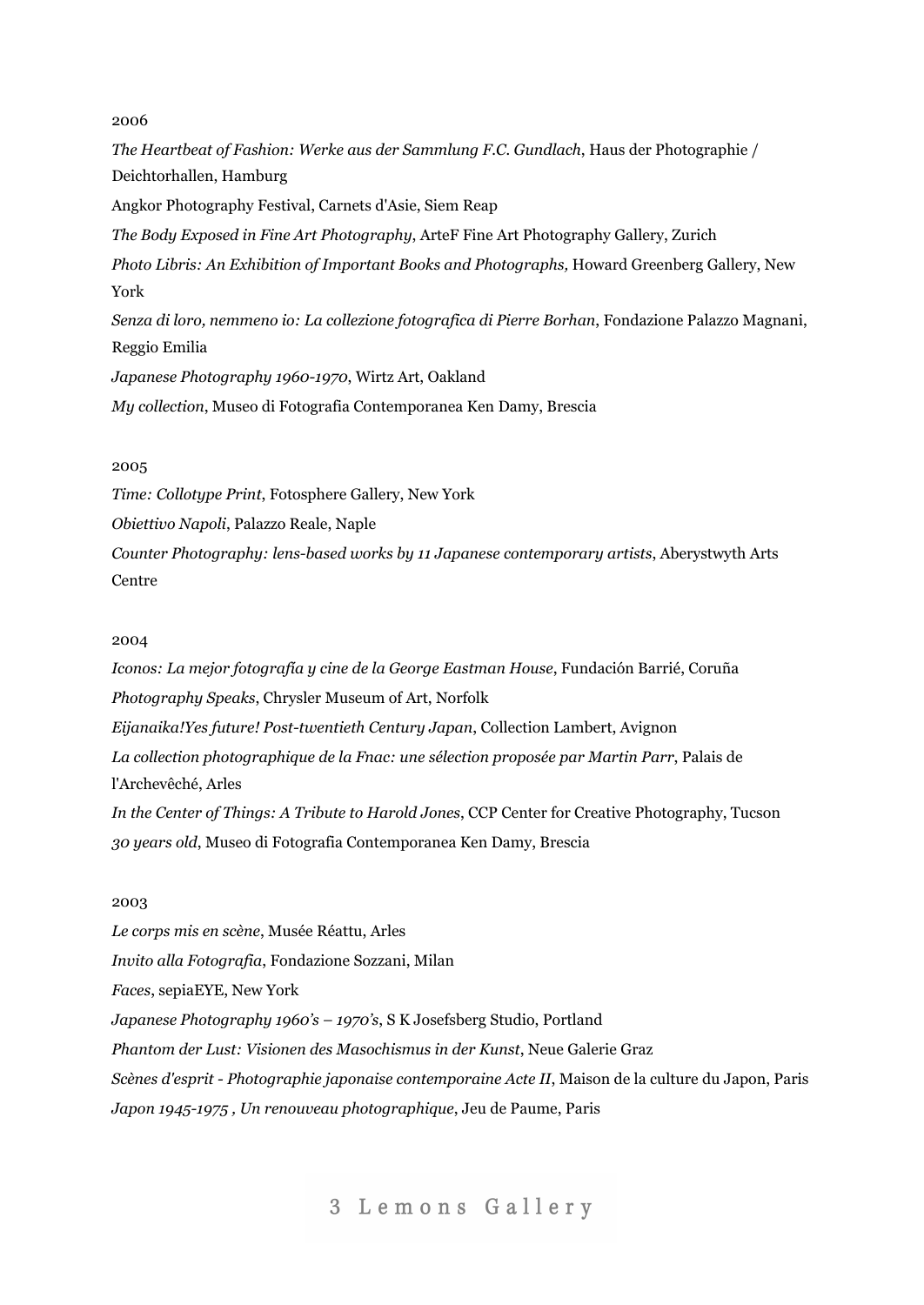*All Friends*, Zeit Foto kunitachi, Tokyo

*Flesh Tones: 100 Years of the Nude*, Robert Mann Gallery, New york

## 2000

*SIMON PYGMALIONISME*, Oita Art Museum, Odakyu Museum, The Miyagi Museum of Art, Tokushima Modern Art Museum, Sapporo Art Museum *COUNTER-PHOTOGRAPHY*, Moscow Art Center, Moscow

### 1999

*Demokrato 1951-57 Postwar Art Unleashed*, Miyazaki Prefectural Art Museum, The Museum of Modern Art, Wakayama, Thel Museum of Modern Art, Saitama

### 1997

*Tatsumi Hijikata Art and Butoh*, Ikeda Museum of 20th Century Art, Shizuoka

## 1996

*Japanese Photography - Form In/Out Part 2: The Transformation of Photography in the Post-War Era; 1945-80*, Tokyo Metropolitan Museum of Photography

## 1995

*1945-1995 Japanese Culture: The Fifty Postwar Years*, Meguro Museum of Art, Tokyo; Hyogo Prefectural Museum of Art, Fukuoka Prefectural Museum of Art *Photography and the National Museum of Modern Art, Tokyo 1953-1995*, The National Museum of Modern Art, Tokyo, Film Center *Tatsuhiko Ikezu Gallery Exhibition*, Nichido Gallery, Tokyo

*Works by 25 Photographers in Their 20s*, Kiyosato Museum of Photographic Arts, Yamanashi

## 1994

*Japanese Art After 1945 Scream Against The Sky*, Yokohama Museum of Art; Guggenheim Museum; San Francisco Museum of Modern Art

### 1993

*Sadajiro Kubo and Artists*, Machida City Museum of Graphic Arts, Tokyo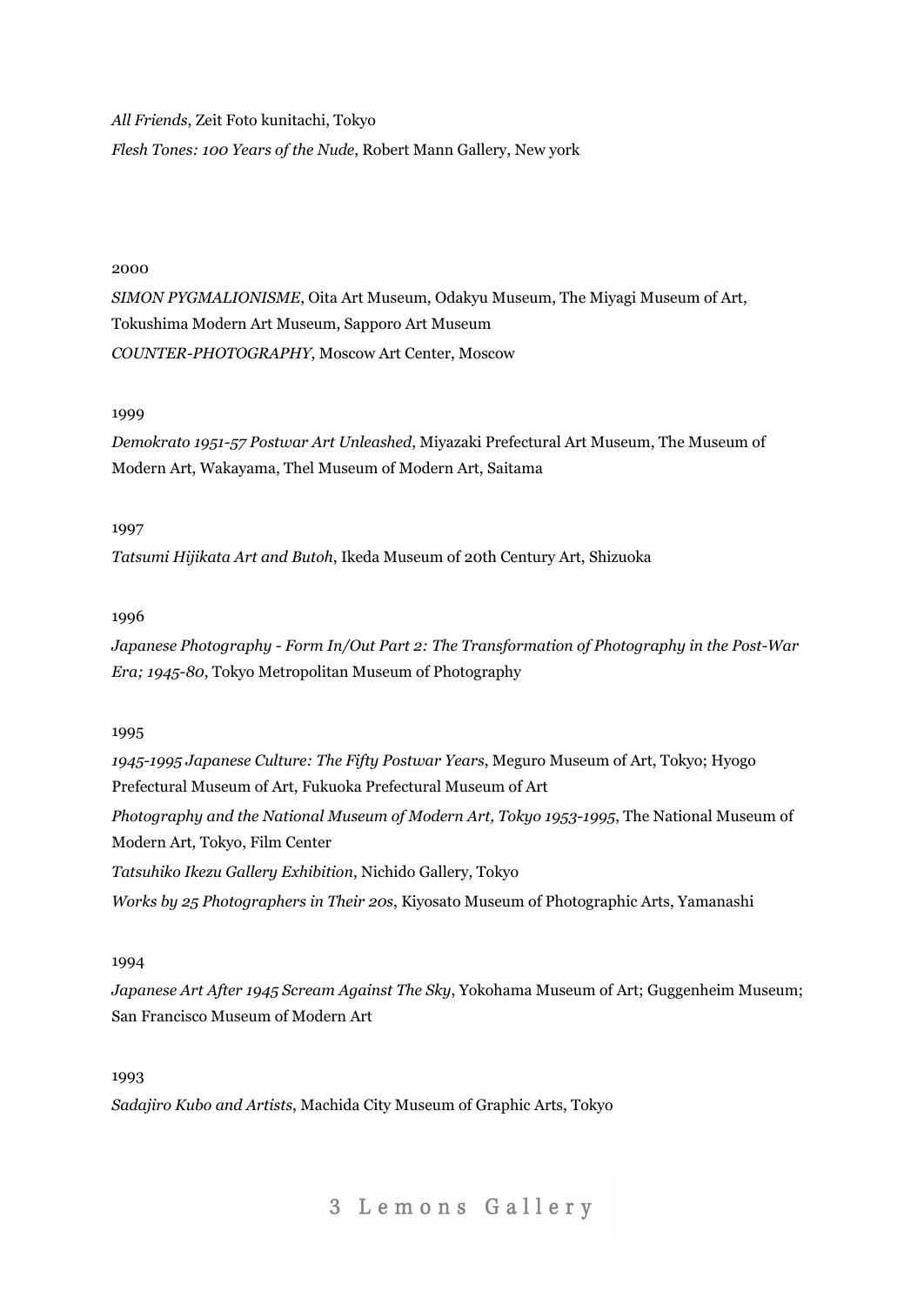*Photographers Who Created a New Age 1960-1970*, Tokyo Metropolitan Museum of Photography

#### 1992

*Postwar Photography and Tohoku 2*, The Miyagi Museum of Art

## 1991

*Tatsumi Hijikata Metamorphosis of the wind*, Akita Senshu Museum of Art *Innovation in Japanese Photography in the 1960s*, Tokyo Metropolitan Museum of Photograph *Beyond Japan: A Photo Theatre*, Barbican Art Gallery, London *Photographs in Japan 1955-65*, Yamaguchi Prefectural Art Museum

#### 1990

*Japon-Années 60*, Paris: Picto-Associ du Mois de la Photo

## 1989

*Photography 150 years*, Konica Plaza, Tokyo *Tatsumi Hijikata and his Periphery - Ecology Between Dark and Light*, Yokohama Civic Art Gallery

## 1987

*Tatsumi Hijikata Butoh Photography*, Shibuya Parco Part I, Tokyo

## 1986

*Ei-Q and his Periphery*, The Museum of Modern Art, Saitama *Japon des Avant Gardes*, Musée National d'Art Moderne, Paris

### 1985

*Black Sun: The Eyes of Four*, Museum of Modern Art, Oxford; Serpentine Gallery, London; Philadelphia Museum of Art *Dye Transfer Prints*, Tokyo Nagase Photo Salon

1984 *Die japanische photographie*, Hamburg, Germany

1983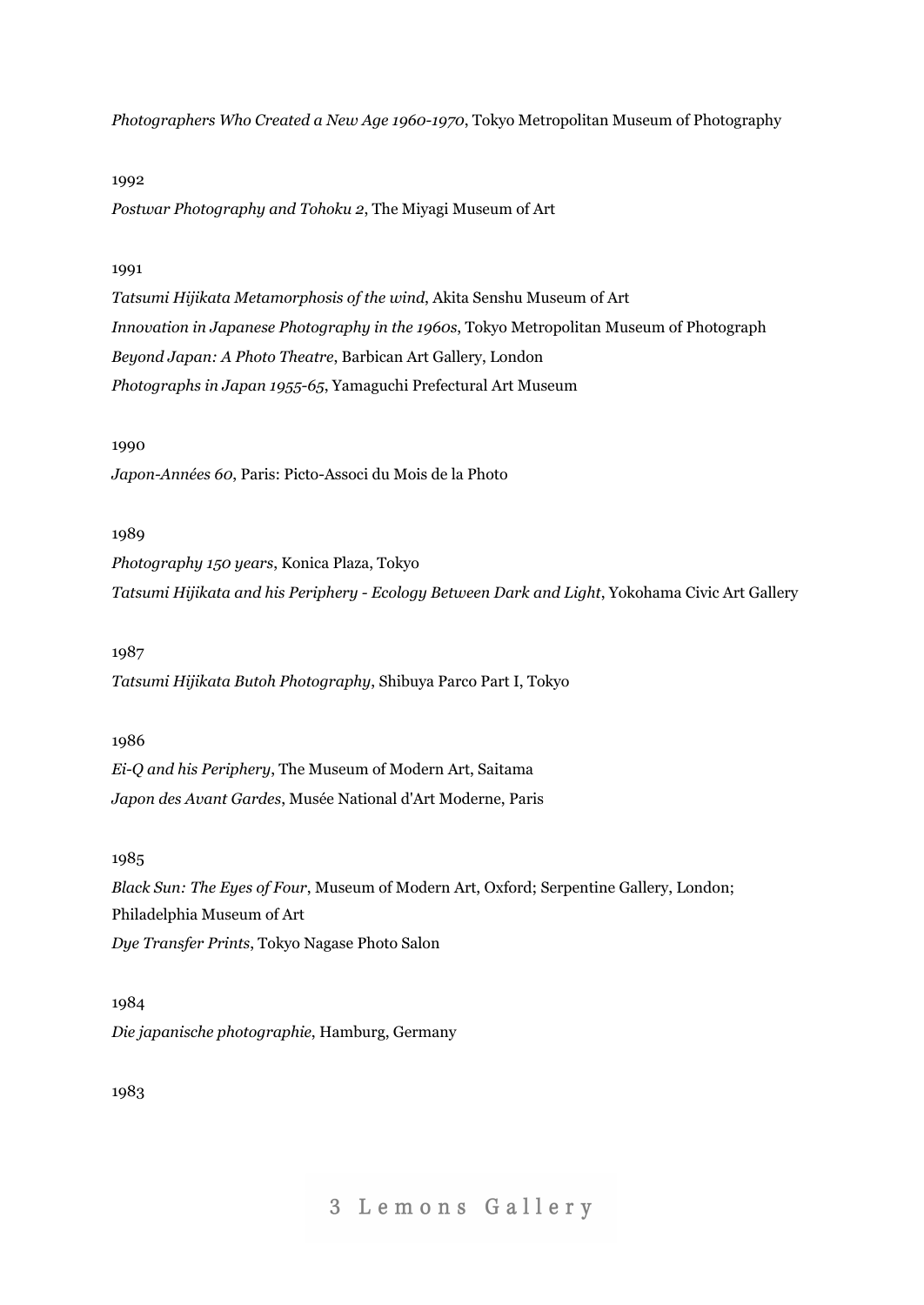*Un regard sur l'art japonais aujourd'hui; 25 peintres, sculpteurs, céramistes et photographes contemporains*, Musée d'art et d'histoire de Genève, Geneva *New Perspectives on the Nude*, Fotogallery, Cardiff *Personal Choice: A Celebration of Twentieth Century Photographs*, Victoria and Albert Museum, London

#### 1982

International Photography 1920-80, Australian National Gallery, Canberra

## 1981

*Astrazione e Realta*, Galleria Flaviana, Locarno, Italy Eikoh Hosoe/Suzie Maeder, Nikon Foto-Galerie, Zurich

### 1979

*Japanese Photography: Today and its Origins*, Galleria d'Arte Moderna, Bologna; Palazzo Reale, Milan; Palais des Beaux-Arts, Brussels; Institute of Contemporary Arts, London; Museum fur Kunst und Gewerde, Hamburg; Gemeente Museum, Arnhem; Pulchri Studio, Hague

### 1978

*VIVO: Six Japanese Photographers*, The Santa Barbara Museum of Art; Shadai Gallery, Tokyo

#### 1977

*Eyes of Japanese Photographers*, Helsinki

#### 1976

*Works by 12 Photographers*, Shiseido The Ginza *Neue Fotografie aus Japan*, Museum of Modern Art, Graz, Austria

#### 1975

*Eikoh Hosoe*, Sapporo Galeria Documenta *Contemporary japanese photography from the end of the war to 1970,* Ikebukuro Seibu Museum

## 1974

*New Japanese Photography*, Museum of Modern Art, New York; Denver Art Museum; Saint Louis Art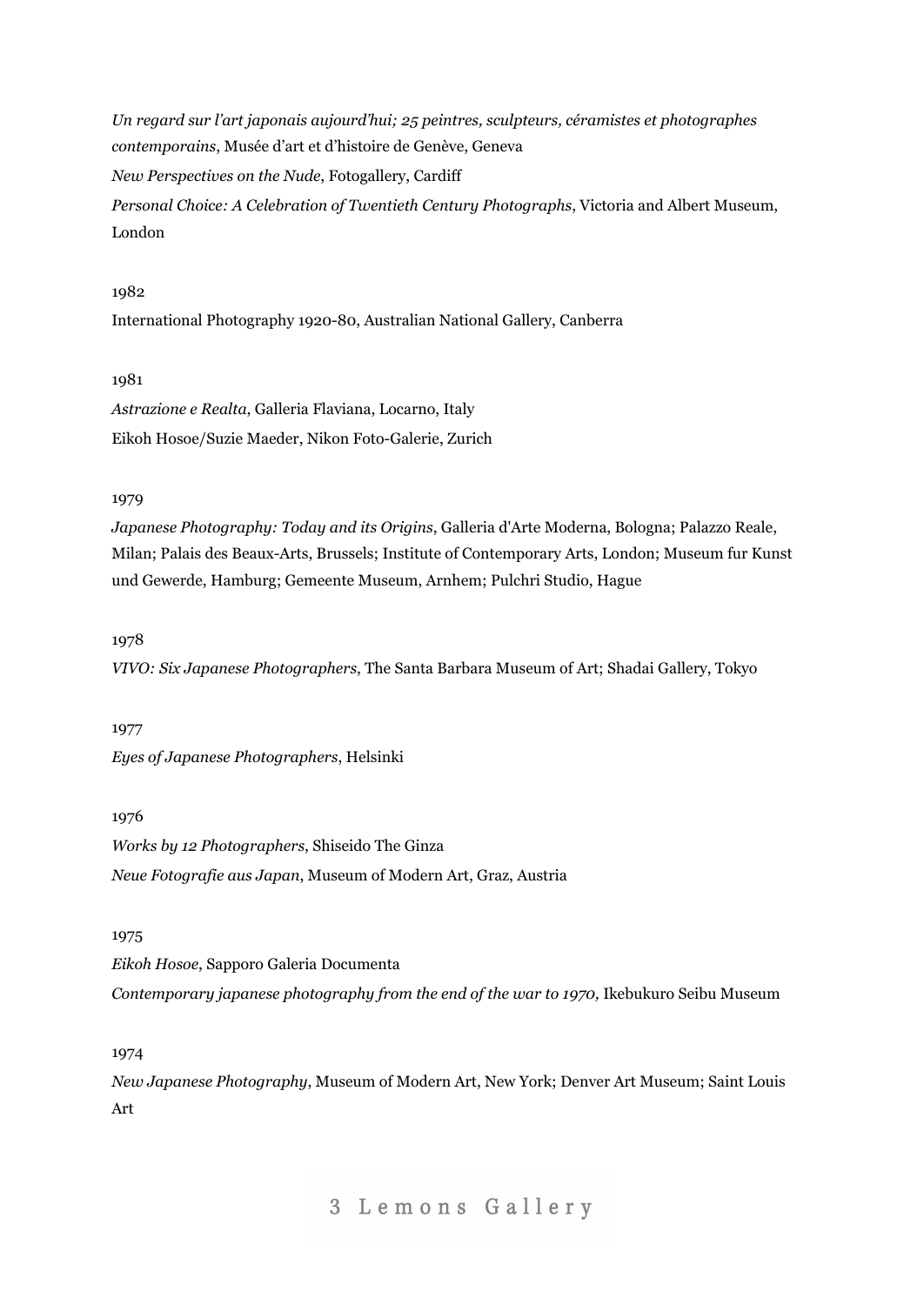*From Photograph to Photograph*, Mato Grosso Shinjuku, Tokyo

## 1973

*Ei-Q and Demokrato*, Umeda Modern Art Museum

## 1972

*Simon Yotsuya - A Subject by Ten Photographers*, Shinjuku Kinokuniya Gallery, Tokyo

## 1970

*Yukio Mishima*, Ikebukuro Tokyu Department Store, Tokyo

## 1967

*Photography in the 20th Century*, National Gallery of Canada, Ottawa (Toured Canada and U.S.,)

## 1966

*Ten Photographers*, National Museum of Modern Art, Tokyo

## 1963

*Contemporary Japanese Photography, 1961-62,* National Museum of Modern Art, Tokyo

## 1962

*NON*, Matsuya Ginza, Tokyo

## 1961

*Contemporary Photography Exhibit*, National Museum of Modern Art, Tokyo

## 1960

*Contemporary Photography Exhibit*, National Museum of Modern Art, Tokyo

## 1957-59

*Eyes of Ten*, Konishiroku Gallery, Tokyo

## 1954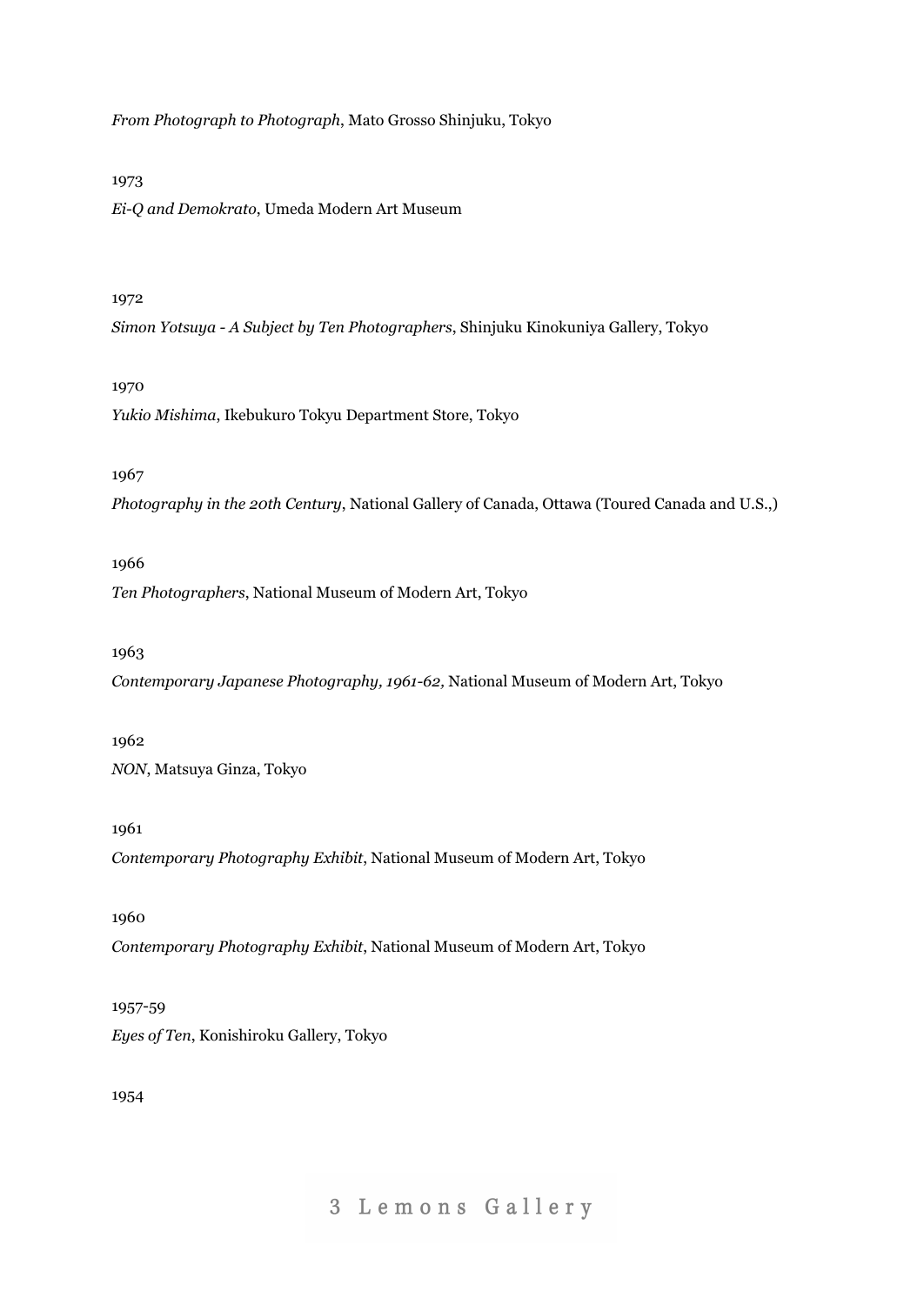*Third Demokrato Exhibit*, Maruzen Gallery, Tokyo

*Demokrato Artists' Association 4th Exhibit*, Mimatsu Shobo Gallery, Tokyo

#### 1953

*Second Demokrato Exhibit*, Maruzen Gallery, Tokyo

#### **AWARDS**

- 2017 Order of the Rising Sun, Gold and Silver Star
- 2010 Person of Cultural Merit
- 2007 Order of the Rising Sun, Gold Rays with Rosette
- 2003 Royal Photographic Society's Special 150th Anniversary Medal and Honorary Fellowship
- 1970 Minister of Education Award for Fine Arts
- 1963 Artist Award, Japan Photo Critics Association
- 1960 New Artist Award, Japan Photo Critics Association
- 1951 FUJIFILM PHOTO CONTEST

#### **SELECTED PUBLIC COLLECTIONS**

Art Institute of Chicago, Chicago Bibliothèque Nationale de France, Paris The British Museum, London George Eastman House, Rochester Hamburg Museum of Art, Hamburg The J. Paul Getty Museum, Los Angeles Los Angeles County Museum of Art, Los Angeles Maison Européenne de la Photographie, Paris The Metropolitan Museum of Art, New York Musée National d'Art Moderne – Centre Pompidou, Paris Museum of Fine Arts, Boston Museum of Modern Art, New York Museum of Modern Art, San Francisco